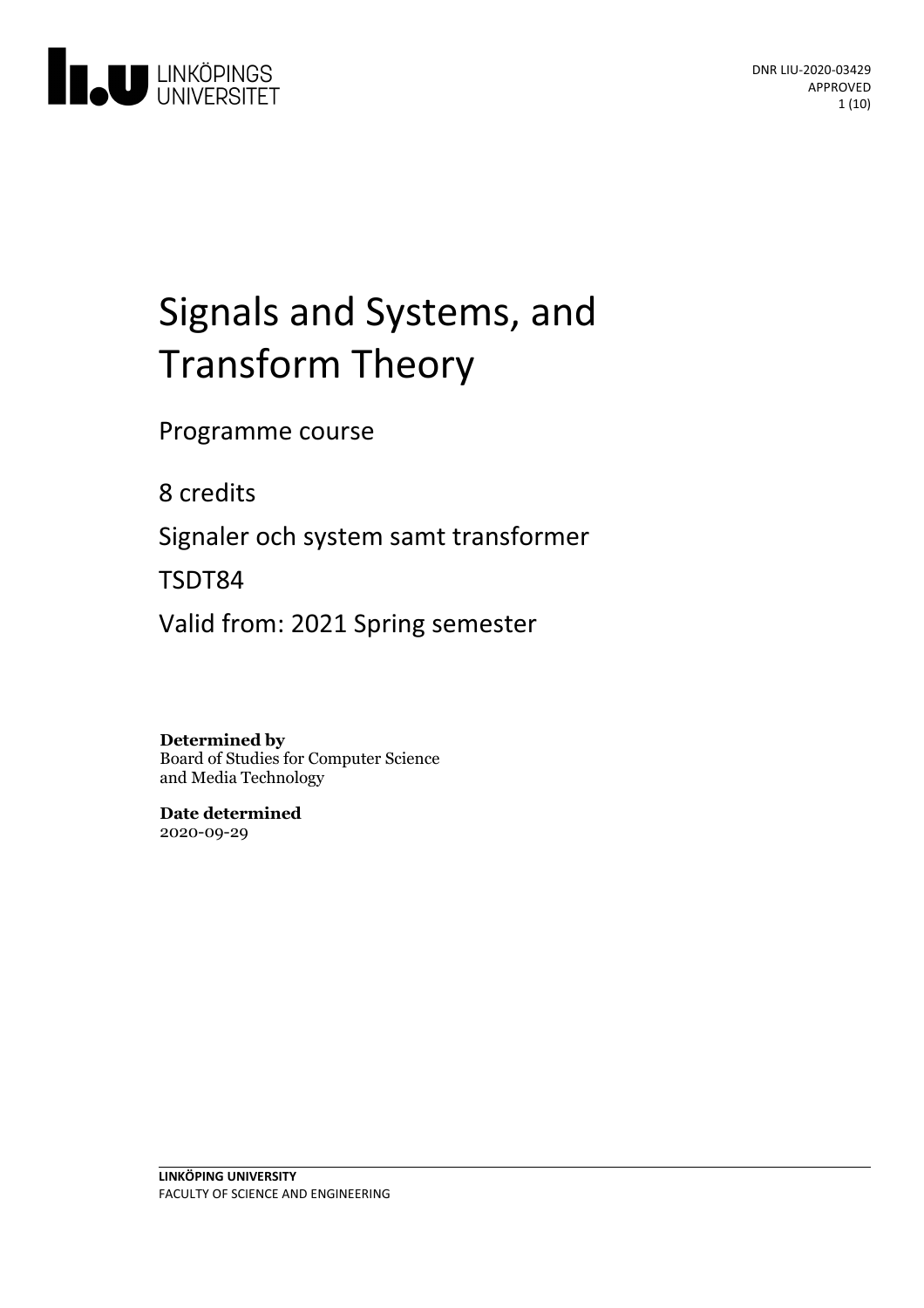# Main field of study

Applied Mathematics, Electrical Engineering

# Course level

First cycle

## Advancement level

 $G<sub>2</sub>X$ 

# Course offered for

- Master of Science in Computer Science and Engineering
- Master of Science in Industrial Engineering and Management International
- Master of Science in Industrial Engineering and Management

# **Prerequisites**

Calculus, Linear Algebra, Basic Electronics.

# Intended learning outcomes

This course will give basic knowledge about analysis and synthesis of continuoustime and discrete-time linear systems, primarily through the use of mathematical tools from transform theory. Students who pass the course are expected to:

- Define and interpret system properties such aslinearity, time invariance, causality, and stability, as well as manage the consequences of those
- associated with problem solving.<br>• Interpret and mathematically manage time and frequency characteristics of deterministic continuous-time and discrete-time signals and linear time
- Sketch the Bode plot of an LTI system and analyze how it is influenced by
- the positions of the poles and zeros of the transfer function.<br>• Calculate the output signal for given LTI systems, both in the time domain and in the frequency/transform domain - in the latter case, by means of appropriate transformations. Model problems from different application areas (such as electrical
- engineering, mechanical engineering, biotechnology, economics, and more) via LTI system models and analyze these models, both in the time domain and the frequency/transform domain.<br>• Describe the sampling theorem and its consequences, and use this theorem
- in problem solving and to design and analyze simple sampled systems. Give <sup>a</sup> well structured and logically coherent account using adequate
- terminology of the connections between different concepts in the course, both in Swedish and in English.

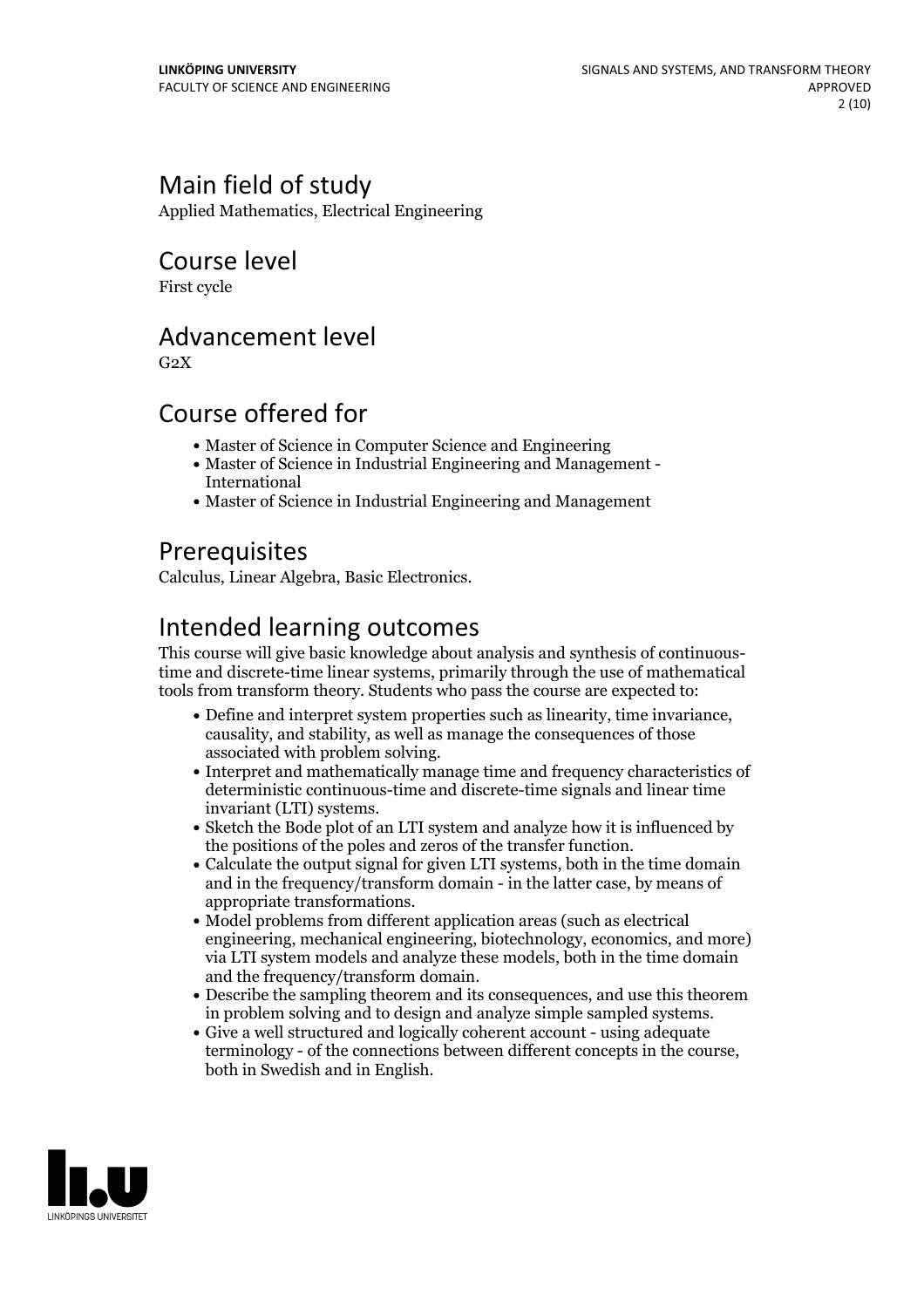## Course content

- 
- About signals and systems.<br>• Fundamental transform theory Fourier series, the Fourier transform, the Laplace transform, the z-transform.
- $\bullet$  System properties in particular linearity, time invariance, causality and
- 
- stability.<br>• Impulse response and step response. Convolution.<br>• Differential and difference equation description of linear continuous-time<br>and discrete-time systems, respectively.
- Frequency analysis of signals and systems. Frequency spectrum, amplitude and phase spectrum. Frequency response. Magnitude and phase
- 
- characteristics. About passive frequency selective filters. Laplace transform and z-transform analysis of signals and systems. The
- 
- Cascade couplings and feedback. <br>• Sampling and reconstruction time properties and spectral relations. The Poisson summation formula, the sampling theorem and pulse amplitude modulation.<br>• Application examples.
- 

# Teaching and working methods<br>Lectures, lessons, and laboratory work using Matlab.

Some of the lectures are given in the form of "flipped classroom", where the students are expected to have watch related videos before the lectures.

# Examination

| TEN <sub>3</sub> | Written examination | 5 credits | U, 3, 4, 5 |
|------------------|---------------------|-----------|------------|
| LAB1             | Laboratory work     | 1 credits | U.G        |
| KTR1             | Written test        | 2 credits | U.G        |

## Grades

Four-grade scale, LiU, U, 3, 4, 5

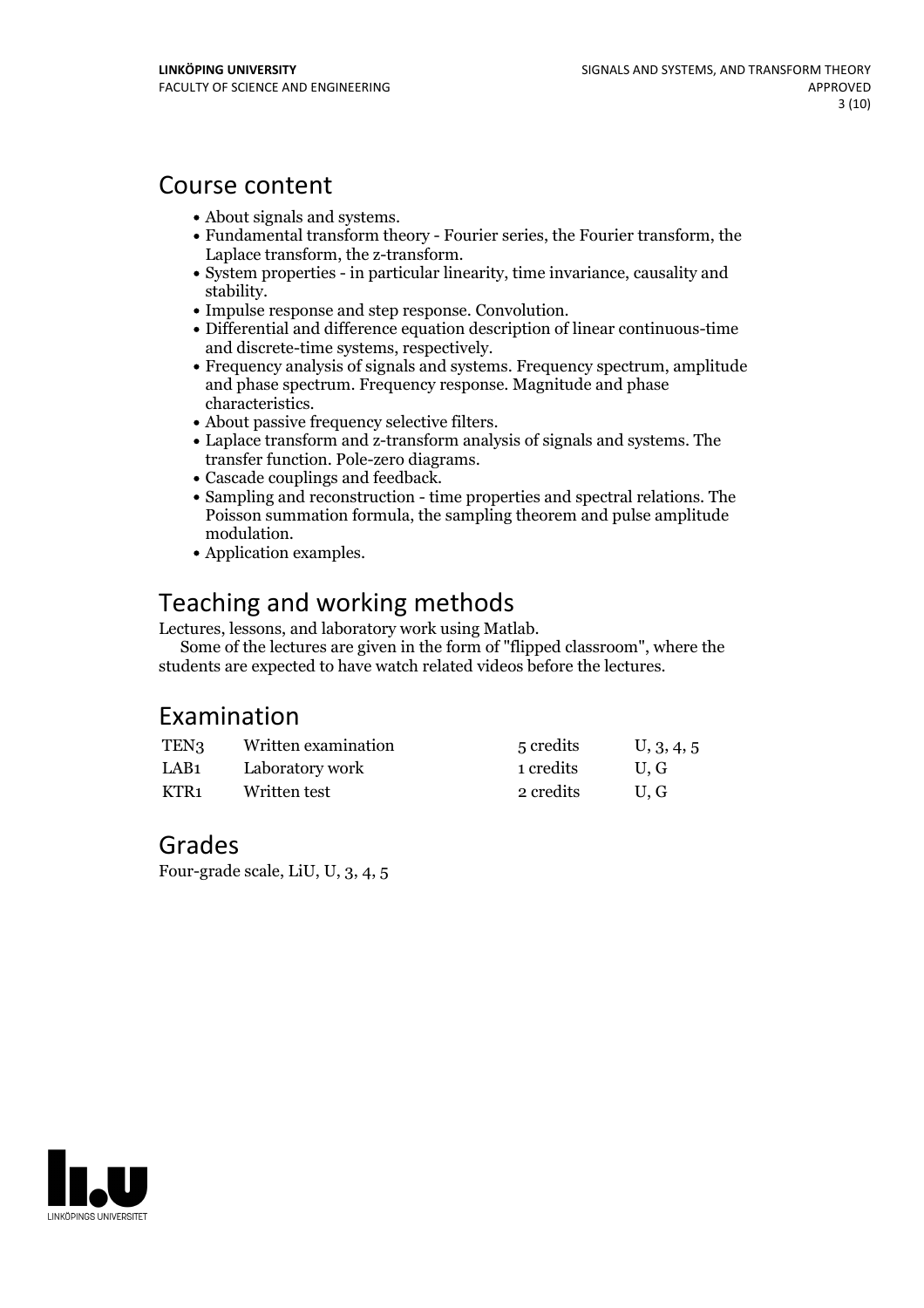# Other information

Supplementary courses: Subsequent courses in areas such as signal and image processing, telecommunications, electronics, control engineering, biomedical engineering, etc.

#### **About teaching and examination language**

The teaching language is presented in the Overview tab for each course. The examination language relates to the teaching language as follows:

- If teaching language is Swedish, the course as a whole or in large parts, is taught in Swedish. Please note that although teaching language is Swedish, parts of the course could be given in English. Examination language is
- Swedish.<br>• If teaching language is Swedish/English, the course as a whole will be taught in English if students without prior knowledge of the Swedish language participate. Examination language is Swedish or English
- $\bullet$  If teaching language is English, the course as a whole is taught in English. Examination language is English.

#### **Other**

The course is conducted in a manner where both men's and women's

experience and knowledge are made visible and developed. The planning and implementation of <sup>a</sup> course should correspond to the course syllabus. The course evaluation should therefore be conducted with the course syllabus as a starting point.

# Department

Institutionen för systemteknik

# Director of Studies or equivalent

Lasse Alfredsson

## Examiner

Lasse Alfredsson

## Course website and other links

<http://www.cvl.isy.liu.se/education/undergraduate/TSDT84>

## Education components

Preliminary scheduled hours: 76 h Recommended self-study hours: 137 h

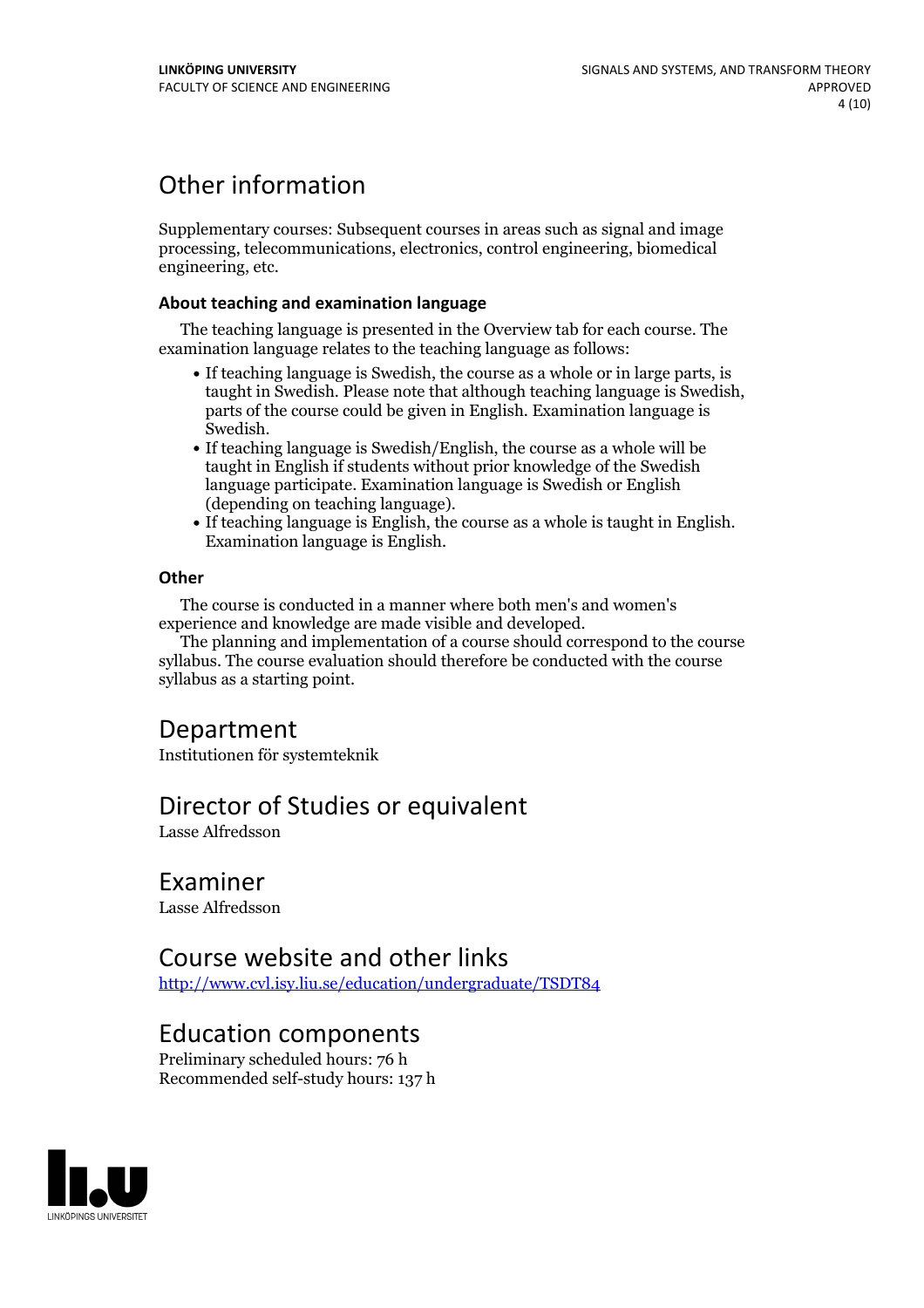# Course literature

#### **Books**

#### **Other**

Choose one of the books that are suggested as suitable course books on the course web page. The lectures are primarily formed according to "Linear Systems and Signals", 2nd Edition, B. P. Lathi, Oxford Univ. Press.

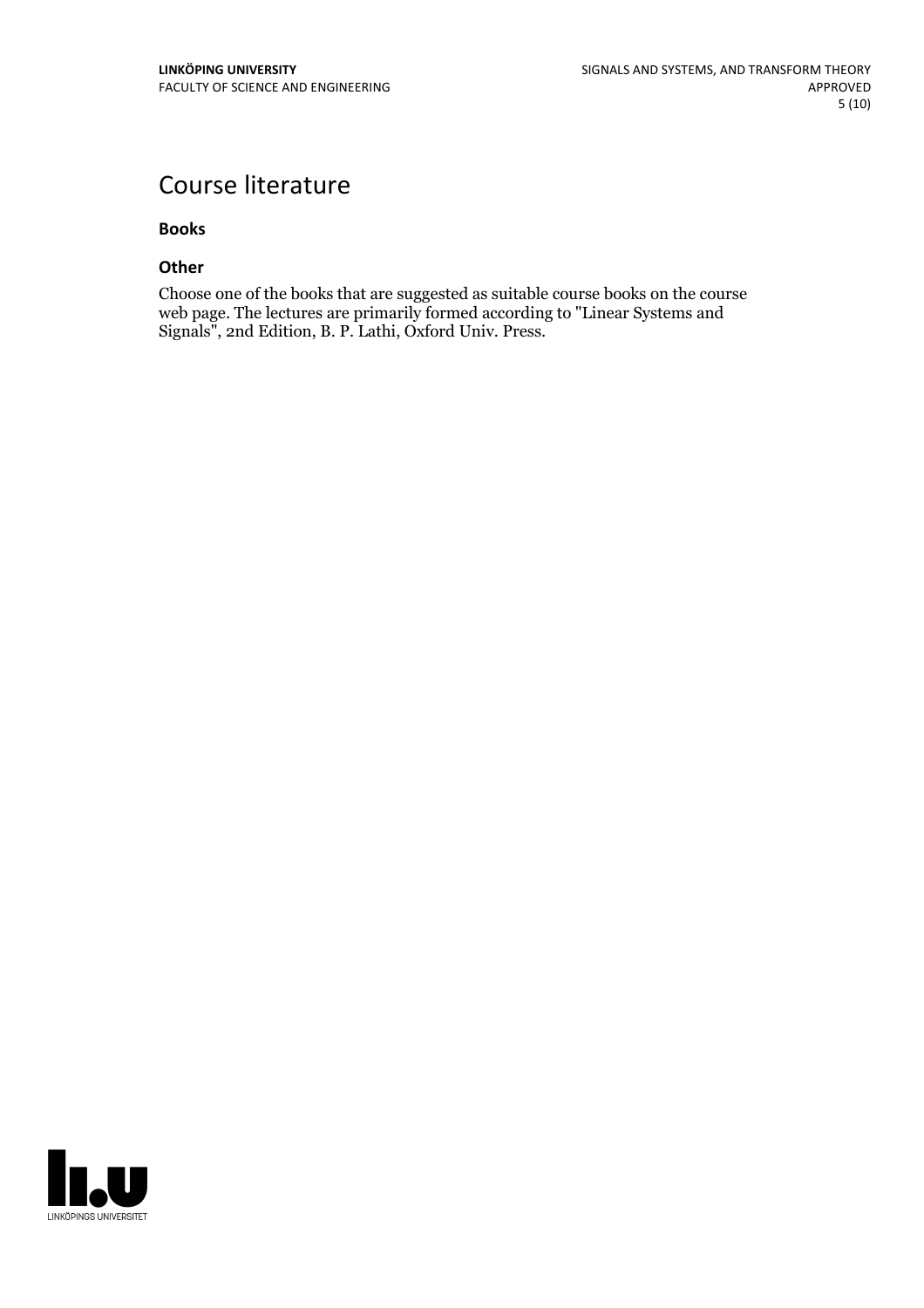# **Common rules**

### **Course syllabus**

A syllabus must be established for each course. The syllabus specifies the aim and contents of the course, and the prior knowledge that a student must have in order to be able to benefit from the course.

## **Timetabling**

Courses are timetabled after a decision has been made for this course concerning its assignment to a timetable module.

### **Interrupting a course**

The vice-chancellor's decision concerning regulations for registration, deregistration and reporting results (Dnr LiU-2015-01241) states that interruptions in study are to be recorded in Ladok. Thus, all students who do not participate in a course for which they have registered must record the interruption, such that the registration on the course can be removed. Deregistration from <sup>a</sup> course is carried outusing <sup>a</sup> web-based form: https://www.lith.liu.se/for-studenter/kurskomplettering?l=en.

## **Cancelled courses**

Courses with few participants (fewer than 10) may be cancelled or organised in a manner that differs from that stated in the course syllabus. The Dean is to deliberate and decide whether a course is to be cancelled or changed from the course syllabus.

## **Guidelines relatingto examinations and examiners**

For details, see Guidelines for education and examination for first-cycle and second-cycle education at Linköping University, Dnr LiU-2019-00920 (http://styrdokument.liu.se/Regelsamling/VisaBeslut/917592).

An examiner must be employed as a teacher at LiU according to the LiU Regulations for Appointments, Dnr LiU-2017-03931 (https://styrdokument.liu.se/Regelsamling/VisaBeslut/622784). For courses in second-cycle, the following teachers can be appointed as examiner: Professor (including Adjunct and Visiting Professor), Associate Professor (including Adjunct), Senior Lecturer (including Adjunct and Visiting Senior Lecturer), Research Fellow, or Postdoc. For courses in first-cycle, Assistant Lecturer (including Adjunct and Visiting Assistant Lecturer) can also be appointed as examiner in addition to those listed for second-cycle courses. In exceptional cases, a Part-time Lecturer can also be appointed as an examiner at both first- and second cycle, see Delegation of authority for the Board of Faculty of Science and Engineering.

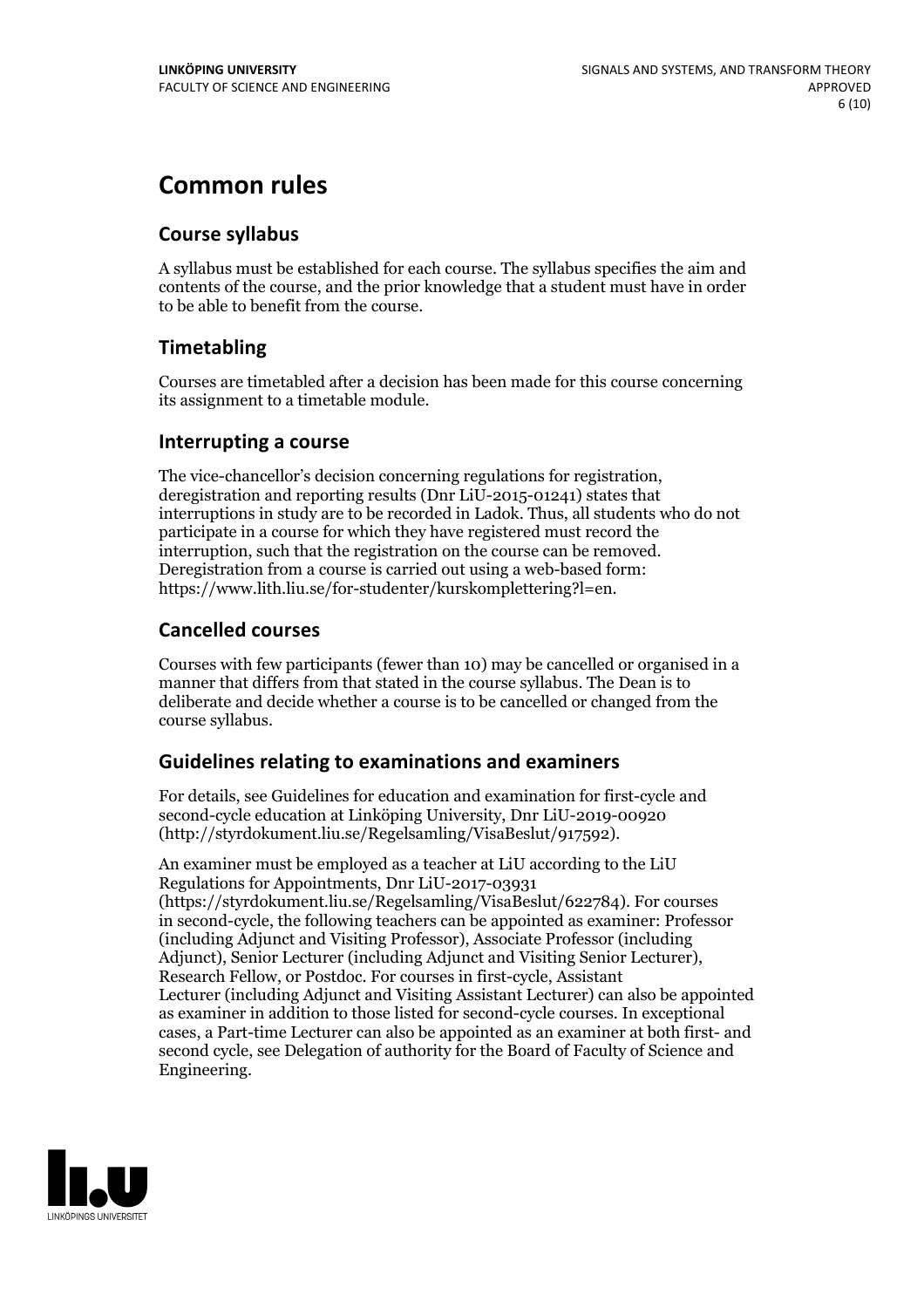## **Forms of examination**

#### **Principles for examination**

Written and oral examinations and digital and computer-based examinations are held at least three times a year: once immediately after the end of the course, once in August, and once (usually) in one of the re-examination periods. Examinations held at other times are to follow a decision of the board of studies.

Principles for examination scheduling for courses that follow the study periods:

- courses given in VT1 are examined for the first time in March, with re-examination in June and August
- courses given in VT2 are examined for the first time in May, with re-examination in August and October
- courses given in HT1 are examined for the first time in October, with re-examination in January and August
- courses given in HT2 are examined for the first time in January, with re-examination in March and in August.

The examination schedule is based on the structure of timetable modules, but there may be deviations from this, mainly in the case of courses that are studied and examined for several programmes and in lower grades (i.e. 1 and 2).

Examinations for courses that the board of studies has decided are to be held in alternate years are held three times during the school year in which the course is given according to the principles stated above.

Examinations for courses that are cancelled orrescheduled such that they are not given in one or several years are held three times during the year that immediately follows the course, with examination scheduling that corresponds to the scheduling that was in force before the course was cancelled or rescheduled.

When a course is given for the last time, the regular examination and two re-<br>examinations will be offered. Thereafter, examinations are phased out by offering three examinations during the following academic year at the same times as the examinations in any substitute course. If there is no substitute course, three examinations will be offered during re-examination periods during the following academic year. Other examination times are decided by the board of studies. In all cases above, the examination is also offered one more time during the academic year after the following, unless the board of studies decides otherwise.

If a course is given during several periods of the year (for programmes, or on different occasions for different programmes) the board or boards of studies determine together the scheduling and frequency of re-examination occasions.

#### **Retakes of other forms of examination**

Regulations concerning retakes of other forms of examination than written examinations and digital and computer-based examinations are given in the LiU guidelines for examinations and examiners, http://styrdokument.liu.se/Regelsamling/VisaBeslut/917592.

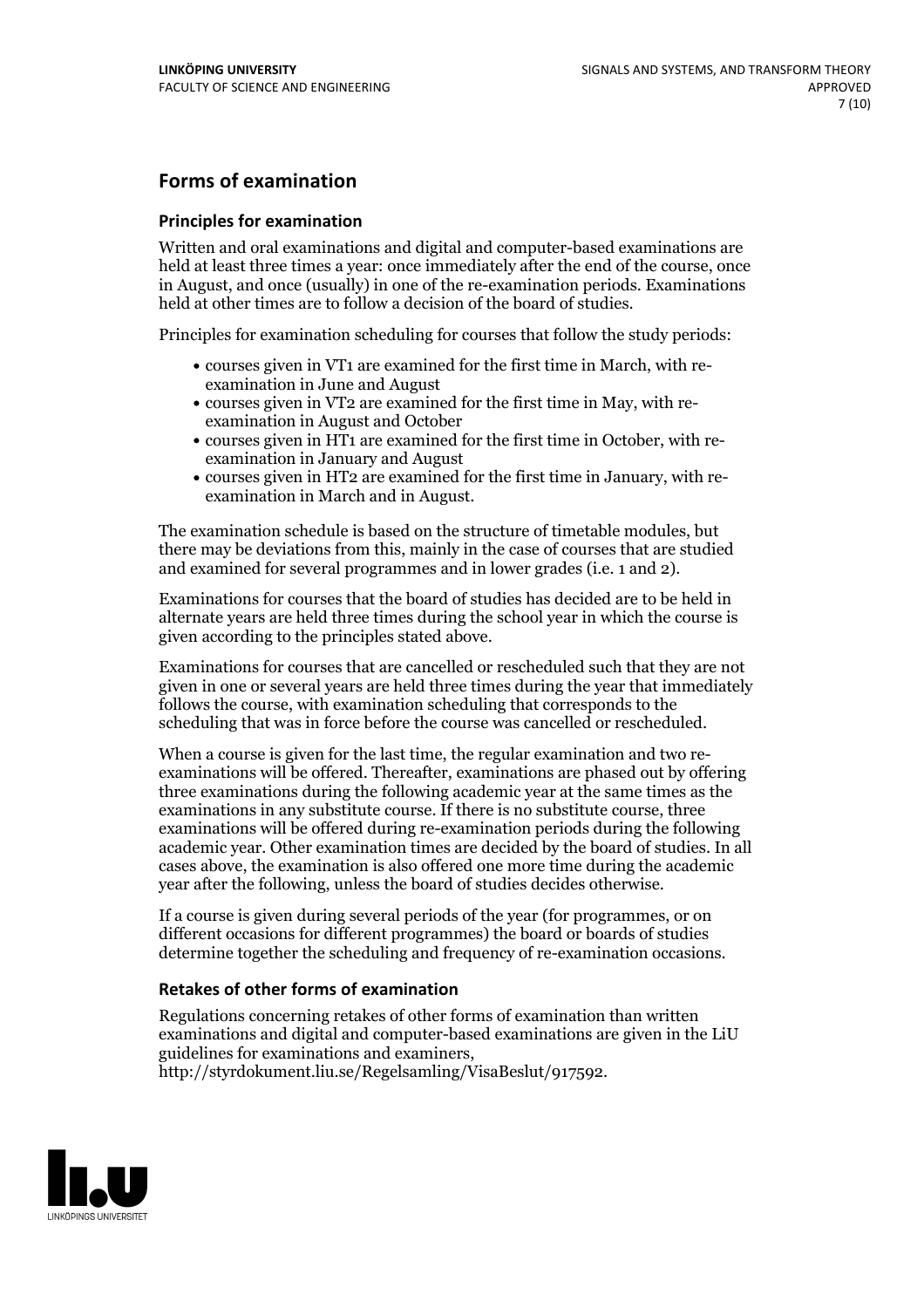#### **Registration for examination**

Until January 31 2021, the following applies according to previous guidelines: In order to take an written, digital or computer-based examination student must register in advance at the Student Portal during the registration period, which Candidates are informed of the location of the examination by email, four days in advance. Students who have not registered for an examination run the risk of being refused admittance to the examination, if space is not available.

From February 1 2021, new guidelines applies for registration for written, digital or computer-based examination, Dnr LiU-2020-02033 (https://styrdokument.liu.se/Regelsamling/VisaBeslut/622682).

Symbols used in the examination registration system:

\*\* denotes that the examination is being given for the penultimate time.

\* denotes that the examination is being given for the last time.

#### **Code of conduct for students during examinations**

Details are given in a decision in the university's rule book: http://styrdokument.liu.se/Regelsamling/VisaBeslut/622682.

#### **Retakes for higher grade**

Students at the Institute of Technology at LiU have the right to retake written examinations and digital and computer-based examinations in an attempt to achieve a higher grade. This is valid for all examination components with code "TEN", "DIT" and "DAT". The same right may not be exercised for other examination components, unless otherwise specified in the course syllabus.

A retake is not possible on courses that are included in an issued degree diploma.

#### **Grades**

The grades that are preferably to be used are Fail (U), Pass (3), Pass not without distinction  $(4)$  and Pass with distinction  $(5)$ .

- Grades U, 3, 4, 5 are to be awarded for courses that have written or digital examinations.<br>• Grades Fail (U) and Pass (G) may be awarded for courses with a large
- degree of practical components such as laboratory work, project work and
- $\bullet$  Grades Fail (U) and Pass (G) are to be used for degree projects and other independent work.

#### **Examination components**

The following examination components and associated module codes are used at the Faculty of Science and Engineering:

Grades U, 3, 4, 5 are to be awarded for written examinations (TEN) and

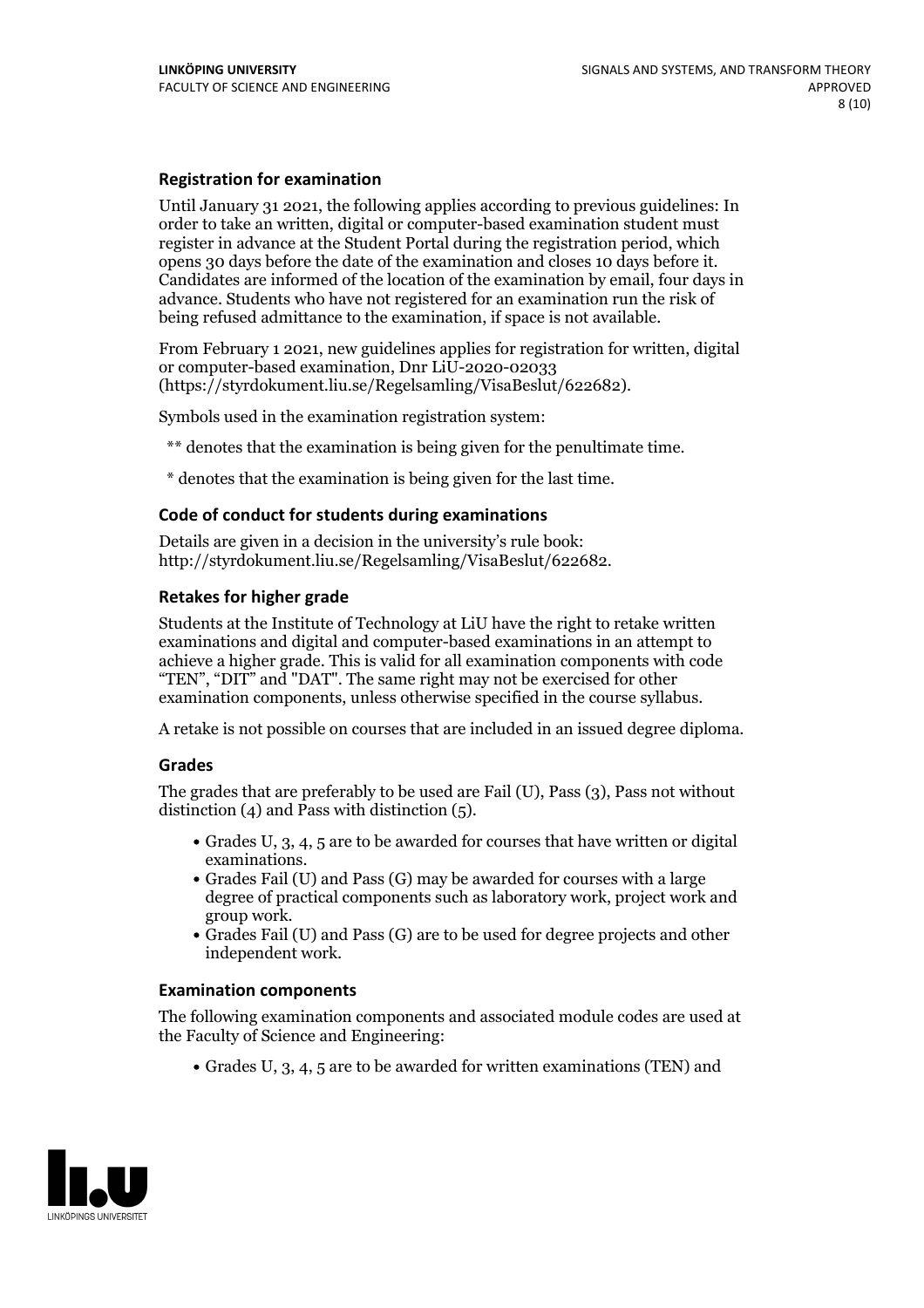- digital examinations (DIT).<br>• Examination components for which the grades Fail (U) and Pass (G) may be awarded are laboratory work (LAB), project work (PRA), preparatory written examination (KTR), digital preparatory written examination (DIK), oral examination (MUN), computer-based examination (DAT), home
- assignment (HEM), and assignment (UPG).<br>• Students receive grades either Fail (U) or Pass (G) for other examination components in which the examination criteria are satisfied principally through active attendance such as tutorial group (BAS) or examination item
- (MOM).<br>• Grades Fail (U) and Pass (G) are to be used for the examination components Opposition (OPPO) and Attendance at thesis presentation (AUSK) (i.e. part of the degree project).

In general, the following applies:

- 
- Mandatory course components must be scored and given <sup>a</sup> module code. Examination components that are not scored, cannot be mandatory. Hence, it is voluntary to participate in these examinations, and the voluntariness must be clearly stated. Additionally, if there are any associated conditions to the examination component, these must be clearly stated as well.<br>• For courses with more than one examination component with grades
- U,3,4,5, it shall be clearly stated how the final grade is weighted.

For mandatory components, the following applies: If special circumstances prevail, and if it is possible with consideration of the nature ofthe compulsory component, the examiner may decide to replace the compulsory component with another equivalent component. (In accordance with the LiU Guidelines for education and examination for first-cycle and second-cycle education at Linköping University, http://styrdokument.liu.se/Regelsamling/VisaBeslut/917592).

For written examinations, the following applies: If the LiU coordinator for students with disabilities has granted a student the right to an adapted examination for a written examination in an examination hall, the student has the right to it. If the coordinator has instead recommended for the student an adapted examination or alternative form of examination, the examiner may grant this if the examiner assesses that it is possible, based on consideration of the course objectives. (In accordance with the LiU Guidelines for education and examination for first-cycle and second-cycle education at Linköping University, http://styrdokument.liu.se/Regelsamling/VisaBeslut/917592).

#### **Reporting of examination results**

The examination results for a student are reported at the relevant department.

#### **Plagiarism**

For examinations that involve the writing of reports, in cases in which it can be assumed that the student has had access to other sources (such as during project work, writing essays, etc.), the material submitted must be prepared in accordance